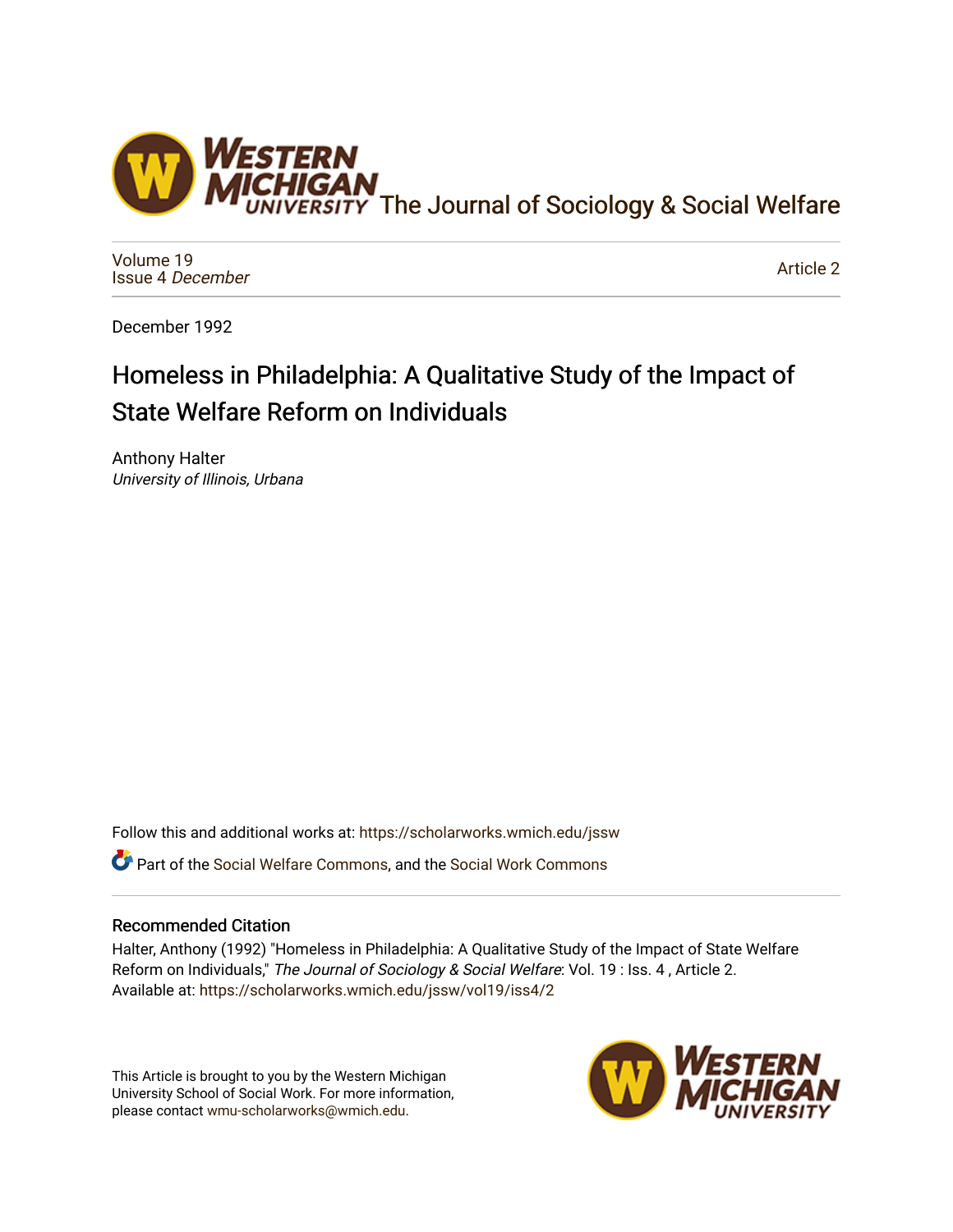# Homeless in Philadelphia: A Qualitative Study of the Impact of State Welfare Reform on Individuals

# DR. ANTHONY HALTER University of Illinois Urbana

Although homelessness is not a new problem, the faces of the homeless are changing. For many, the term "homeless person" conjures up the image of a skid row alcoholic. However, the homeless now include unskilled middle-aged males, the chronically mentally ill, and families (Chaiklin, 1985). The reasons for the amplification of homelessness include unemployment, insufficient low-cost housing, alcohol and/or drug addiction, mental health deinstitutionalization and the inadequacy of community-based services. In addition, advocates for the homeless including Mitch Snyder (1986) and Jan Hagen (1986) have argued that federal and state welfare policy changes have served to shift potentially at-risk populations into homelessness. Hopper and Hamburg (1984) point out that one of the underlying causes of homelessness is the increase in the number of welfare recipients whose benefits were discontinued, while Koitz **(1987)** has shown that one of the reasons for homelessness is cutbacks in social spending. First, Roth and Durden **(1988)** emphasize that the crisis of homelessness has not been addressed completely on the federal, state, and local levels while Karger and Stoesz **(1990)** point out that homeless providers envision that in the future there will be minimal federal funding available to address the problems of homelessness.

The purpose of this article is to discuss the effect of one state's welfare policy changes on a segment of its General Assistance population which became homeless. It describes, from the perspective of the homeless, the impact of these changes. Topics that will be addressed include: **1)** the homeless views of welfare reform, 2) means of survival after becoming homeless, **3)** the effects of homelessness on relationships, 4) the alienation experienced **by** the homeless, **5)** efforts of the homeless to find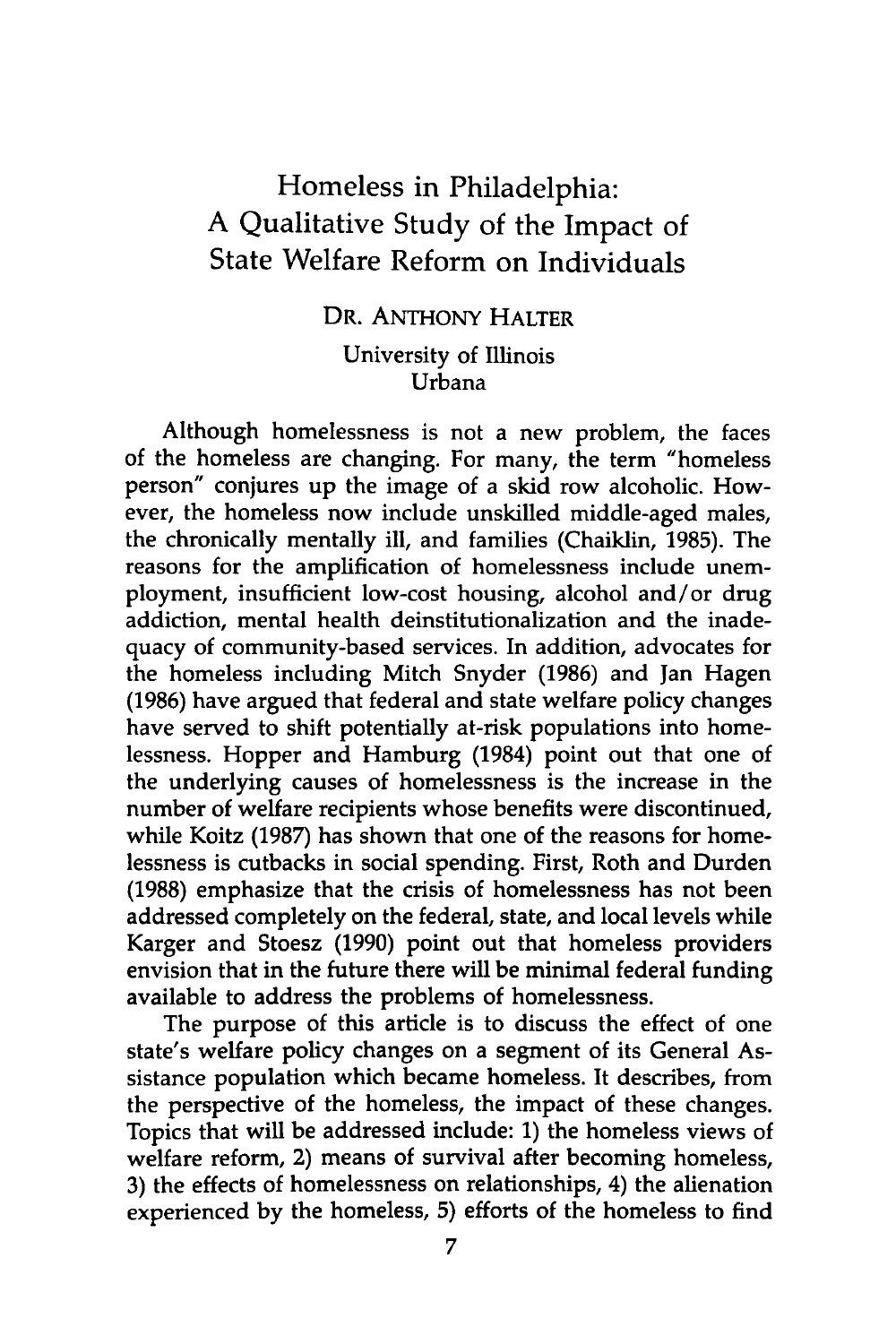work and **6)** levels of employability of the homeless. This study is significant since few researchers have undertaken an in-depth review of the consequences of limiting eligibility for individuals on welfare. The most recent federal welfare reform legislation, The Family Support Act of **1988,** was meant to give the states flexibility in designing their employment, education, and training programs for welfare recipients. It may be that the current emphasis on work and employment in the Family Support Act needs to be re-examined in order to determine whether or not its objectives can be met as well as to assess its impact on large numbers of people. In view of this new federal legislation and its implications for state welfare reform policy, this article describes the experiences and survival methods of a segment of the welfare population which became homeless following the enactment of Pennsylvania's current welfare reform law, the Welfare Reform Act of **1982.**

# The Pennsylvania Welfare Reform Act of **1982**

In response to spiralling welfare costs, and influenced heavily **by** the Reagan Administration's welfare policy, the Pennsylvania legislature enacted the Welfare Reform Act, which Governor Richard Thornburgh signed into law in April, 1982. A major change made **by** this Act was the division of General Assistance recipients into two distinct groups: the Chronically Needy and the Transitionally Needy. General Assistance is a state-funded cash program intended for single individuals. The Chronically Needy are "truly needy" individuals on General Assistance who, due to medical or social difficulties, are not able to work. Those classified as Transitionally Needy are between the ages of **18** and 45, considered able to work, and eligible for General Assistance cash benefits for a maximum of ninety days in any twelve month period. The rationale for this legislation was that these individuals (the Transitionally Needy) were considered employable, and therefore should be able to find jobs. The Governor felt that General Assistance encouraged dependence **by** providing an alternative to work without a work incentive, and that those individuals who were able to work should be taken off the welfare cycle and placed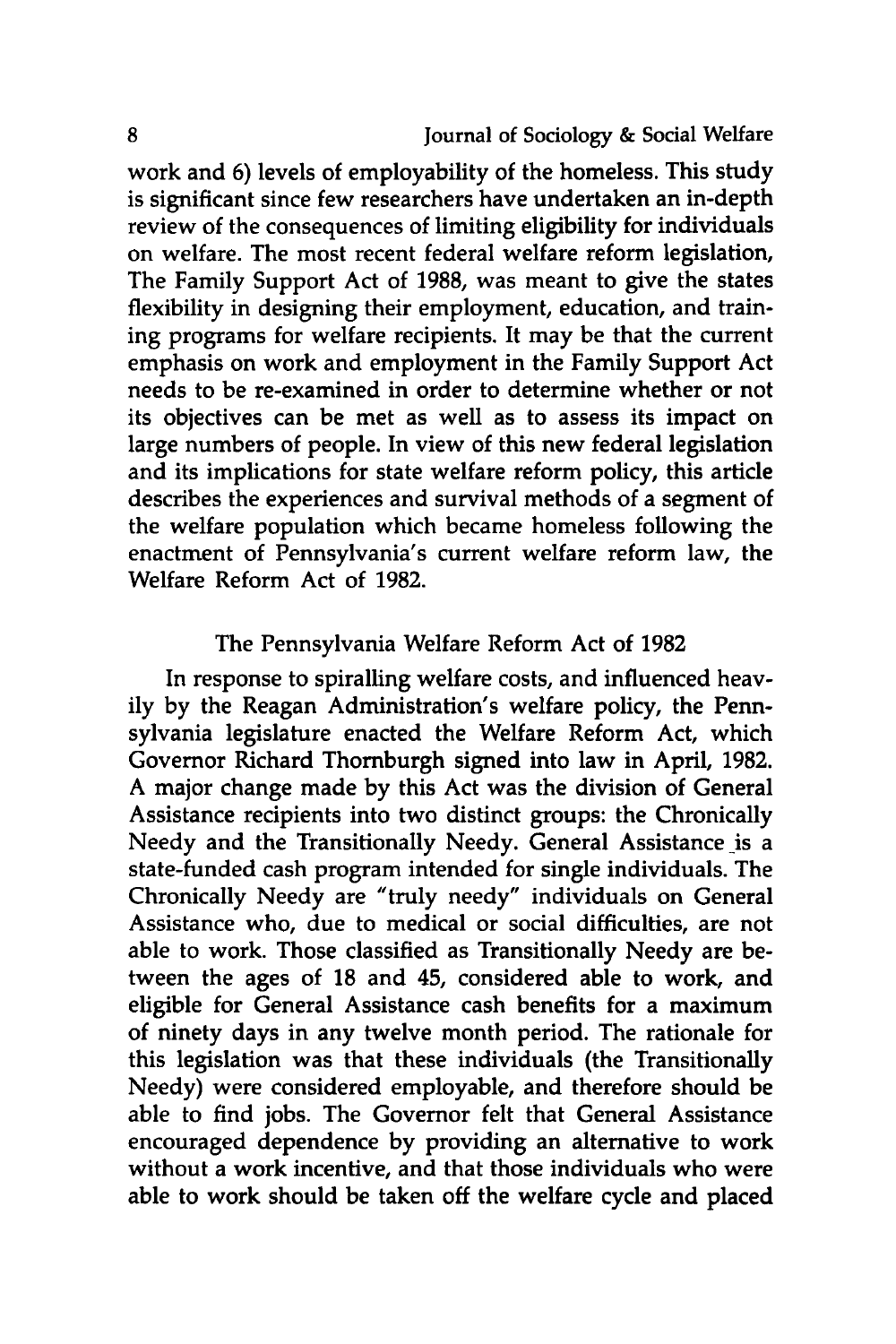into the economic independence that jobs would provide (Commonwealth of Pennsylvania, **1982).**

A study in Pennsylvania found that 10% of those discontinued from General Assistance as a result of the Act became homeless (The Conservation Company, **1987).** The Advocacy Committee for Emergency Services **(1983)** concluded that the combination of a reduction in benefits and limited employment opportunities contributed to many of these individuals becoming homeless. Other studies have reviewed the demographic changes of welfare recipients who were discontinued (Ozawa, Turcotte, Wahl, **1973;** Denham, 1984; Murphy, **1978;** Halter, **1989;** Glass, **1982;** Stagner and Richman, **1986)** and the downward spiral of homelessness (Petchers, Chow, and Kordisch, **1989;** Hope and Young, **1986;** Rossi, **1989).** Consequently, this study was designed to explore the ways in which some of the Transitionally Needy who became homeless described their methods of surviving.

#### Method

A qualitative approach was used, relying on interviews in which the subjects' own comments provided descriptions of their experiences of being homeless after discontinuance of cash assistance. The value of this approach has been best exemplified **by** Bakke's study of unemployed men (1940) and Maurer's study of the unemployed **(1979).** Questions were open-ended and semi-structured in order to elicit narratives regarding the ways in which homeless individuals had used support systems. In order to observe changes in this population, interviews with **35** volunteers were conducted at two shelters for homeless persons in Philadelphia, Pennsylvania over a six month period from October, 1984 to April, **1985. All** the respondents had received their ninety days of General Assistance benefits and had been discontinued from welfare. To support the trustworthiness of the data, all subjects were interviewed on five separate occasions, each lasting approximately **30** minutes. After obtaining authorization from the respondents, the writer verified the information they gave **by** discussions with shelter social workers. Prior to the interviews, considerable amounts of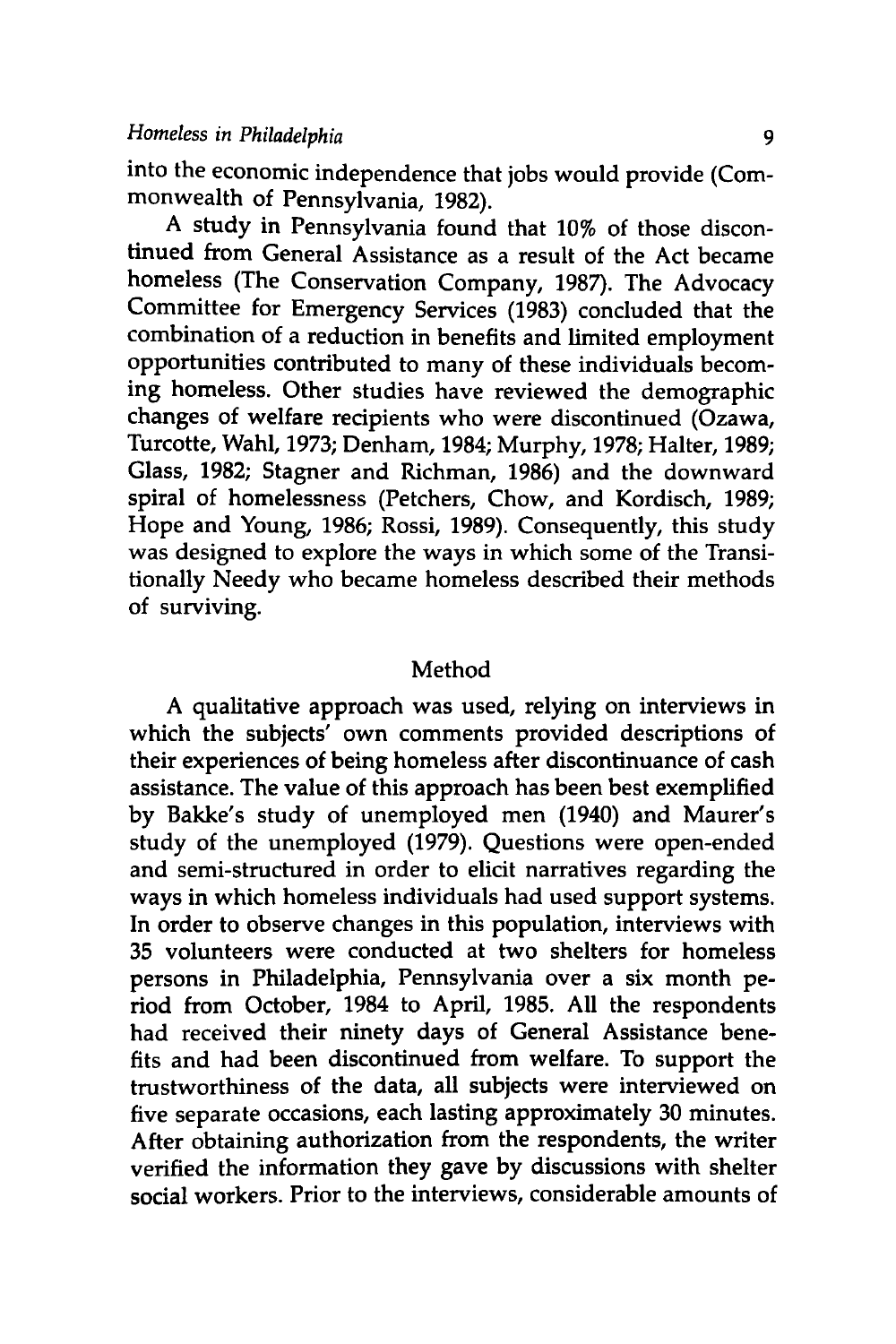informal time were spent with potential respondents in order to develop rapport and trust. Although this group may not be representative of the entire homeless population, this review provides insight into the experiences of some of the homeless through observations and their own comments.

During the initial introductions, the principal investigator explainedhis purpose and the nature of the study. The interviews were designed to respond to one general question which was, "How are homeless individuals managing after being discontinued from welfare?"

#### Findings

Although the initial general question attempted to find what means of support were used, other problems and concerns of the homeless became apparent during the interviews. Together, these underscore the critical dimensions of the thoughts expressed **by** those interviewed. These included:

- **1)** their views of the Welfare Reform Act,
- 2) their means of surviving after becoming homeless,
- **3)** the effects of their homelessness on relationships with family and friends,
- 4) their sense of alienation,
- **5)** their attempts to find work,
- **6)** their level of employability.

It is apparent that this population has a variety of complex, problems which make functioning difficult. In order to grasp the concerns of the homeless, each of the six areas listed above will be explored using some of the comments of the respondents.

Table **1** lists the areas addressed **by** the **35** respondents during their interviews, and the total number of the respondents who discussed each issue.

## Characteristics of the Respondents

As Table 2 shows, Black persons were predominant in the study population. Although the population studied may not be representative of the larger population, a study completed **by** the Pennsylvania Department of Public Welfare (1984) indicated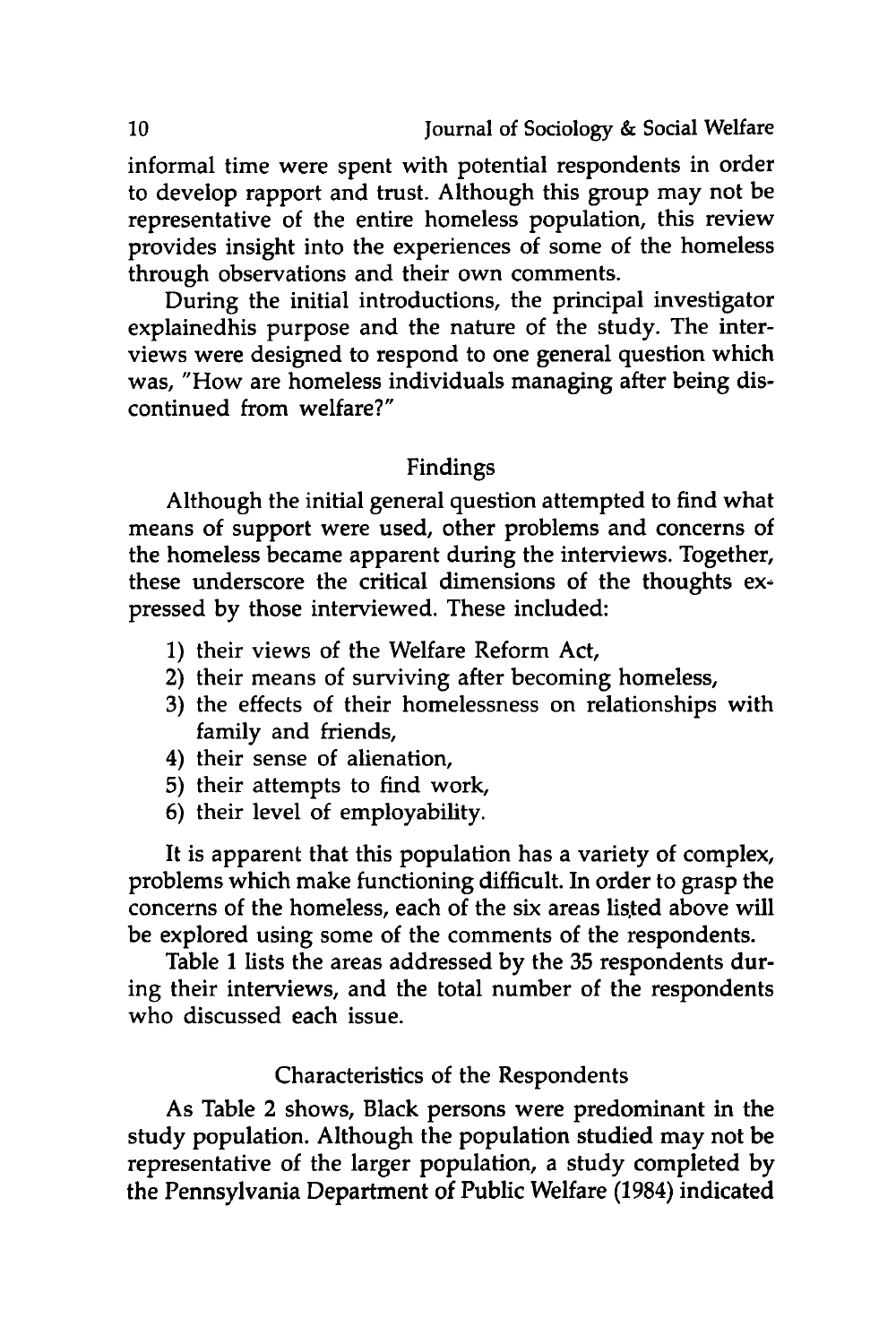*Homeless in Philadelphia*

| <b>Issues and Problems</b>               | $(n-35)$ | 96)  |  |
|------------------------------------------|----------|------|--|
| 1) Views of Welfare Reform Act           | 30       | 85.7 |  |
| 2) Means of surviving                    | 35       | 100  |  |
| 3) Negative influence of homelessness on |          |      |  |
| relationships with family and friends    | 29       | 82.8 |  |
| 4) Growing sense of alienation           | 33       | 94.2 |  |
| 5) Attempts to find work                 | 35       | 100  |  |
| 6) Decrease in employability             | 25       | 71.4 |  |

that the percentage of Blacks discontinued from welfare as a result of the Welfare Reform Act (64%) was higher than that of other races in the urban areas of Philadelphia and Pittsburgh. However, White persons were the predominant group on General Assistance throughout the state. In addition, Hispanics and Asians are absent from those who volunteered to be interviewed. During the time I visited the shelters, there were some Hispanic residents. However, at no time were there any members of the Asian community. This observation was corroborated **by** a review of the case records at the shelter. There are organizations which specialize in providing services to the Hispanic and Asian communities. It may be that these populations after discontinuance of welfare, found supportive services in such organizations.

#### View of the Welfare Reform Act

Thirty of the homeless expressed their views regarding what they perceived as the government's lack of concern for the Transitionally Needy population. One individual who had been discontinued stated, "These guys in Harrisburg (state capital) are smart. They cut off mostly single people. That's easy. We don't have wives, close family ties. If we did, more people would be complaining. Now we become more hidden."

Many of the respondents indicated that the elimination of their welfare benefits was a small hindrance compared to the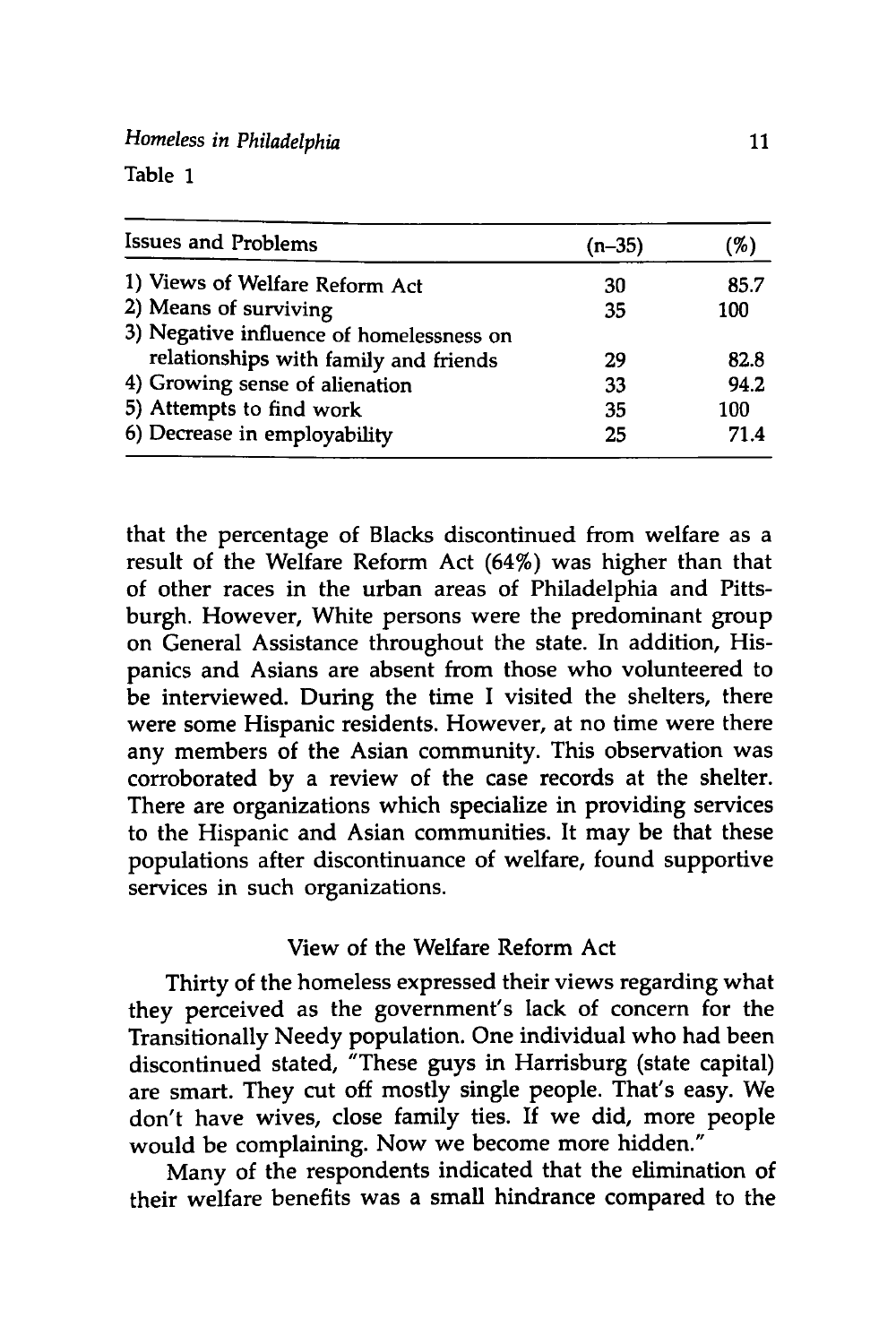| Race and Sex            | (n–35) |      |
|-------------------------|--------|------|
| <b>Black Males</b>      | 24     | 68.6 |
| <b>Black Females</b>    | 6      | 17.1 |
| <b>White Males</b>      |        | 11.4 |
| <b>White Females</b>    |        | 2.9  |
| Hispanic Males          |        |      |
| <b>Hispanic Females</b> | 0      |      |
| <b>Asian Males</b>      |        |      |
| <b>Asian Females</b>    |        |      |
|                         | 35     | 100  |

larger problem of being homeless. Some felt that the legislators responsible for welfare reform would not have favored this strategy if they had studied the complex problems this population faces in trying to become self-sufficient. Concerns were expressed about the reasonableness of this legislation when contrasted to existing opportunities for employment. One individual who had been discontinued from cash assistance two months prior to entering the shelter stated, "Maybe welfare shouldn't cut people off. I mean **if** they can work, why don't they refer them to jobs? Or at least give them more help in finding work than they do." Some of the homeless felt that the savings the state projected it would make as a result of welfare cuts would be realized at the expense of the people using private agencies and shelters. One respondent indicated that "the state tries to cut to help the taxpayer. We were once taxpayers. Now, we have nothing to offer and we are the ones who suffer."

# Methods of Survival

Survival methods consisted of begging, part-time work, leaving the state in order to find work, activity in the illegal drug market, theft, selling contraband, using other forms of public assistance, i.e. Food Stamps, and selling blood and scavenged scrap metal. One homeless person stated, **"I** get **by** selling blood, doing work for my aunt and uncle and coming to these shelters.

Table 2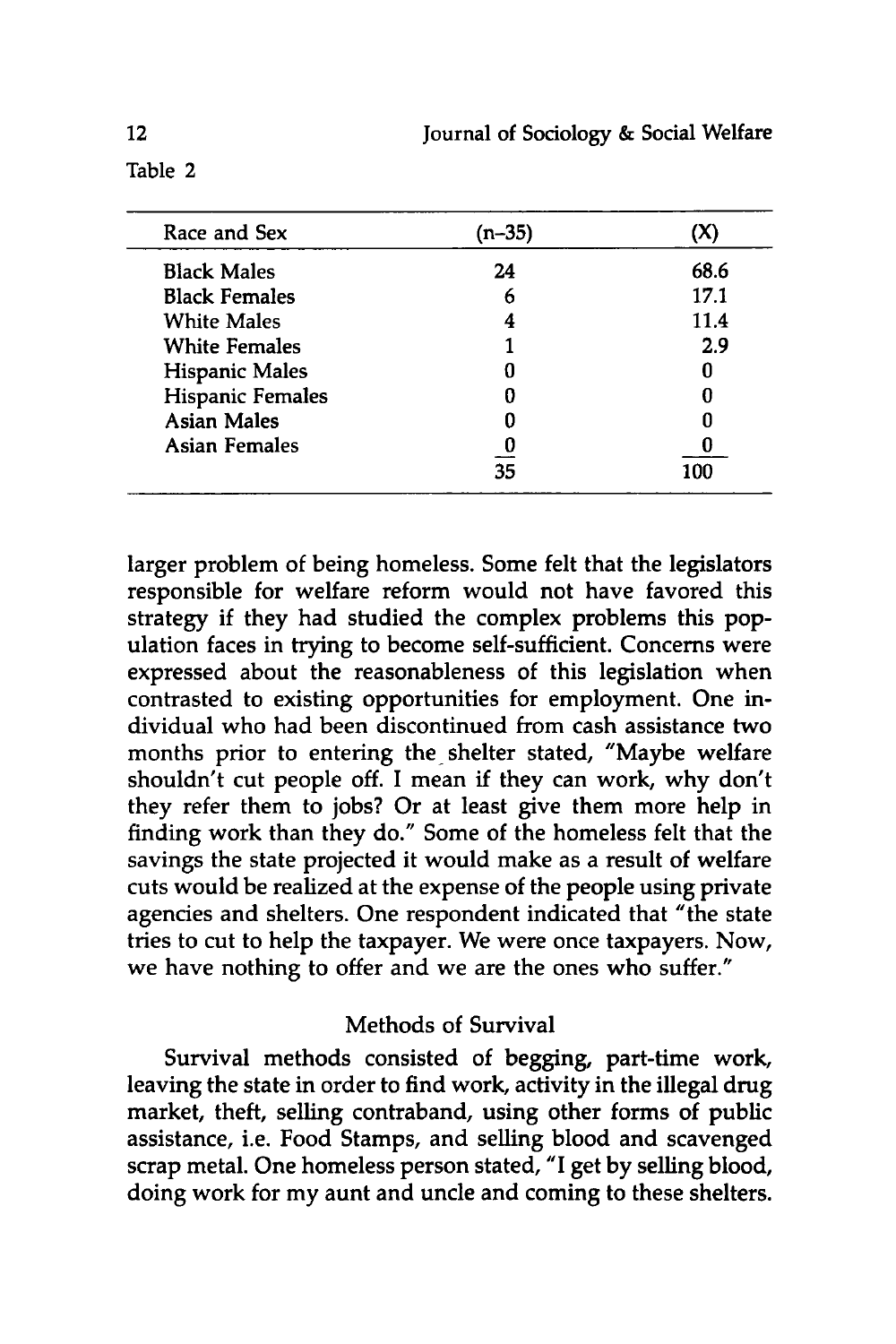**I** sell blood downtown. Usually you can get **\$9.00** for a pint. I try three times a month."

One opponent of welfare reform (Advocacy Committee for Emergency Services, **1983)** predicted that the method of discontinuing individuals from welfare outlined in the **1982** Act would only serve to increase the crime rate, since some of those who are discontinued would attempt to make money **by** engaging in illegal activities. One individual who was interviewed three weeks prior to being arrested for attempted burglary stated, "Do you know what it's like to be on the streets? No, you don't. Nobody does until they've been on the street. You feel worthless. Everybody trying to get **by,** to survive, to steal. Before, I would think twice about stealing. Now it's different. It's a matter of just staying alive."

The underlying purpose of the Pennsylvania Welfare Reform Act was to motivate individuals to find work and move out of the cycle of poverty. **All** of those interviewed were from the Philadelphia area. In some instances, they left the area in order to find work, but invariably returned to Philadelphia. One homeless person who left and returned stated, "To get **by** I went west to that Indian place in Oregon when **I** was cut off welfare. They worked you to death 14 to **16** hours a day. I finally left because they told my friend she had to go because she wasn't doing her share of work in the fields." Others tried any available means in order to find income. "I survive **by** part-time work and panhandling. I look for scrap iron. I look in garbage cans and dumpsters for aluminum and things like that. **I** sell it to scrap iron yards. I haven't stole yet, but don't think **I** haven't given it some thought."

Some of the respondents used old buildings and abandoned cars as their form of shelter. "I was staying with friends in an old building that was on the verge of being condemned. This was right after being taken off welfare. No heat and no water. We would heat water that we got from another place on a small gas propane stove. The police came and kicked us out of that place."

In addition to using these methods of survival, this population also attempted to rely on their families and friends for support. This reliance had a negative impact on their relationships.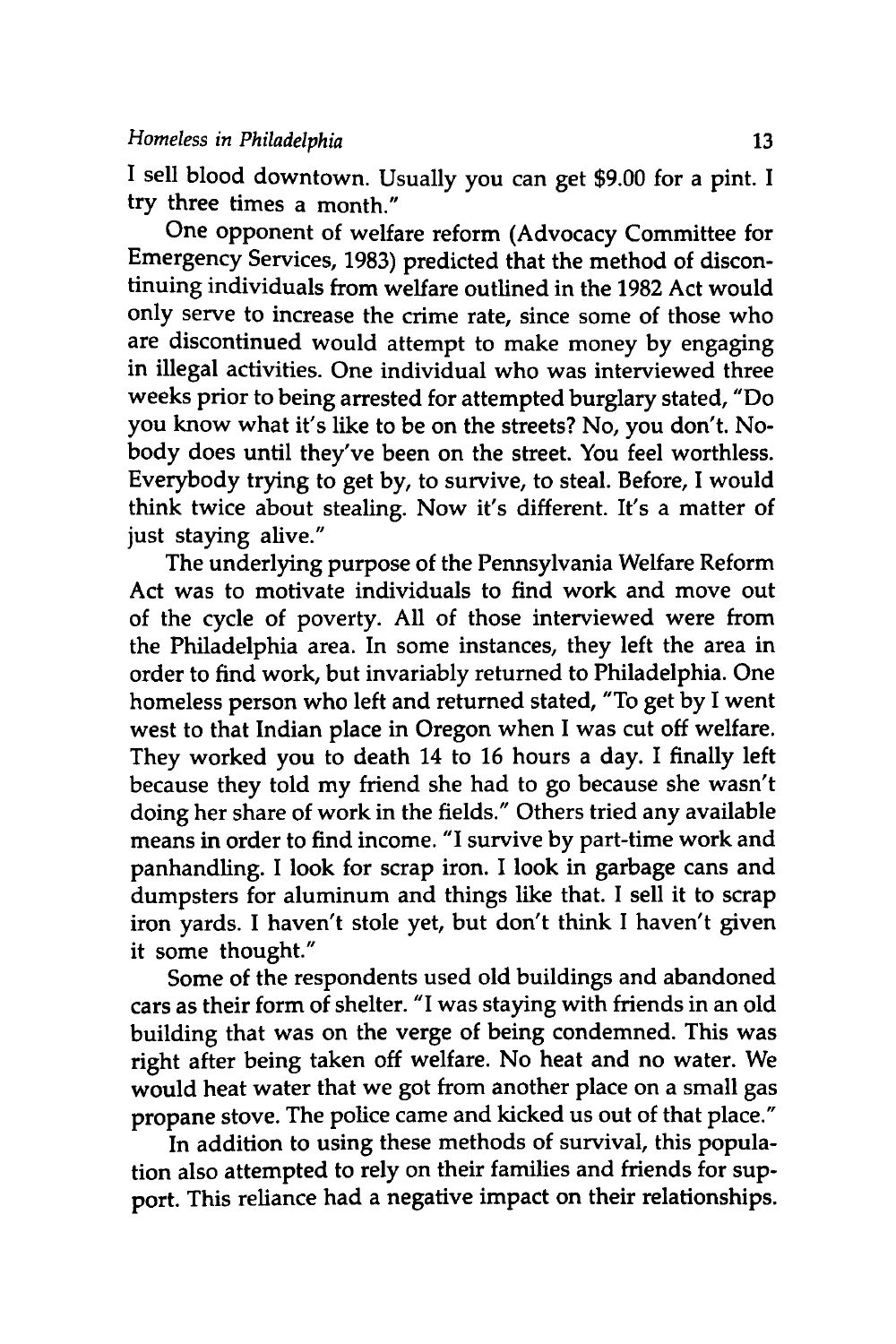# Impact of Homelessness on Relationships

After discontinuance of General Assistance, individuals often turned to their relatives (mothers, fathers, sisters, or brothers) and close friends for a place to live and/or financial support. No homeless individual who had been married indicated that he or she relied on spousal assistance. Based on the respondents' statements, affectional and biological relationships were equally important as sources of support for the homeless. Some pointed out that it was easier to live with their friends, since they were too embarrassed to let their relatives know of their circumstances. According to one homeless person, " I mean, how can I tell them? I've had problems before and this would only make them sad and things uncomfortable for me." Others indicated that they had worn out their welcome with relatives prior to becoming homeless, and one individual pointed out that his grandparents were not well off themselves. "What can you do? I know they love me and care about me, but they just have enough to get **by. I** couldn't stay and take food out of their mouths." Some felt that returning home placed impossible demands on already strained family finances. One homeless person stated, "For awhile, right after I was cut off, I stayed with my mom and dad, but I didn't want to be a burden, so I left". Another shelter dweller stated, "I really don't have anybody because I'm too embarrassed. Sometimes my grandmother has helpedme, but she has trouble caring for herself. At least at this shelter, you are with people who are in the same boat as yourself."

The longer these individuals were homeless, the more they tended to restrict their associations to those in the same situation as themselves. "This cutoff just puts more pressure on you. Since my pressures have gotten worse, my relationships have gotten worse. I have new friends and they're in the same situation that I'm in." The longer this population was without funds, the worse relationships with family members and old friends became. A three-phase cycle of reliance developed. First, the individual would rely on a family member, then on a close friend, and finally on a private agency or shelter. The longer the period of homelessness, the more the homeless person came to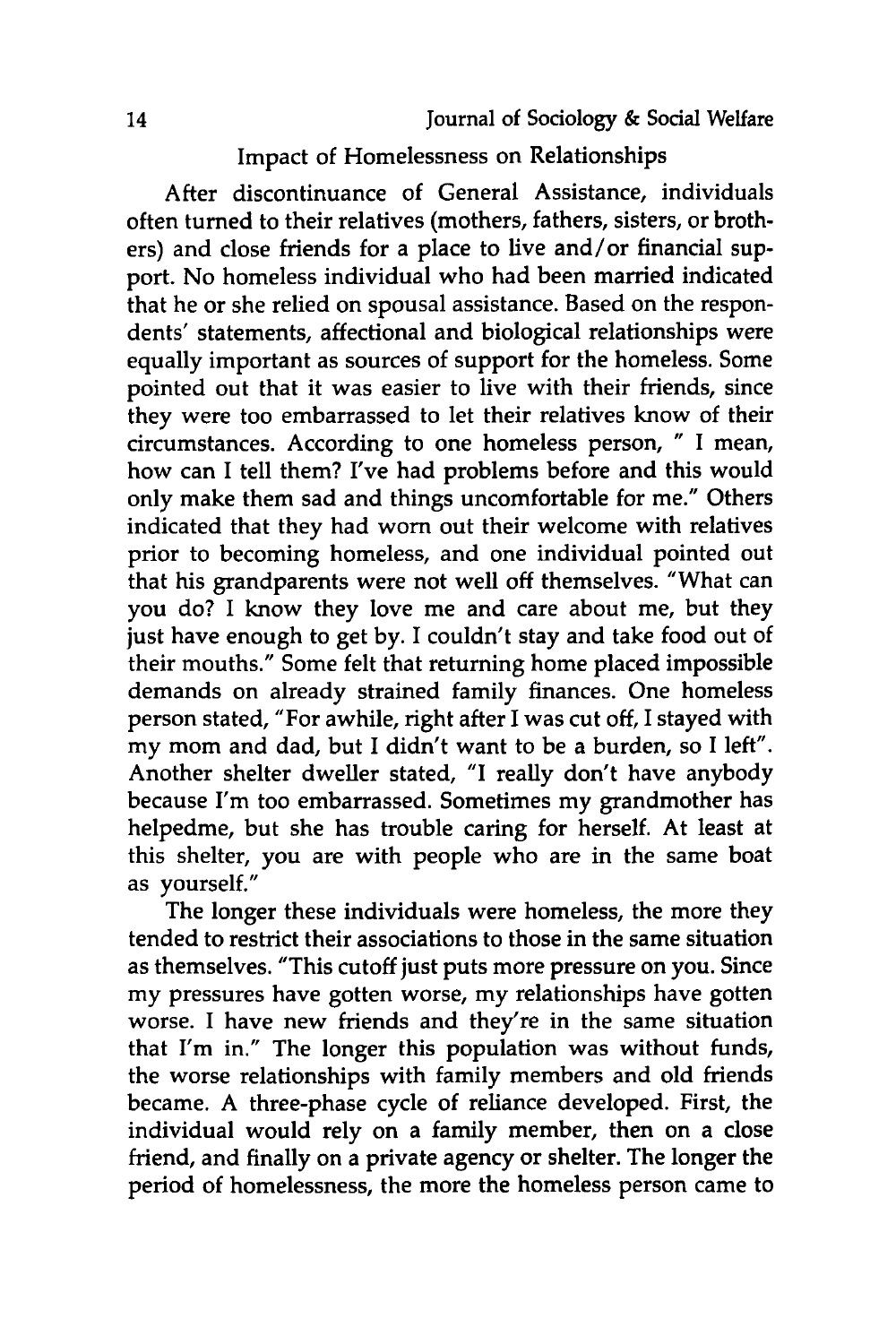*Homeless in Philadelphia* **15**

rely on the shelter. However, the longer they spent in shelters, the less trusting some of these individuals became about past acquaintances. Some mentioned competing among themselves for the basic necessities of life. One homeless person stated, "These same people can be your best friend and your worst enemy. That is the way the system is. They are your friend because at times they are the only ones you can talk to, and sometimes that's all you want to do. They are your enemy because you're always competing against them for a place to stay or a way to get some money." In addition, others indicated that friendships had changed over time. **"My** friends have changed because I am not glad to tell everybody about my situation. **I** only hang with those who are down and out like me."

The longer these people remained homeless, the more they felt like outcasts from their families and friends. This alienation showed itself in a variety of different ways.

#### Alienation

For some, shelters for the homeless became a way of life. The longer these individuals were in shelters, the more they spoke of being alienated from society and from their friends. One homeless person stated, "Nobody wants us. Employers don't want no street people. The community don't want us near their homes. You just can't do anything right." Others indicated that the homeless were treated **by** people passing on the street as if they did not exist, as if they were invisible. "It's like no one cares. **I** see the street people out there. The people going to work just see right through them. Alone, no one cares for them, and they just don't care. Being on the street does something to you and you're never the same again."

The sense of hopelessness apparent in the comments of the homeless hampered this population's attempts to achieve independence. The longer they remained homeless, the stronger became their attitude that their situation was insurmountable. Hopelessness, alienation and bitterness were characteristic of this population. One respondent stated, "I mean who cares about me? **Nobody.** I know I've done some of this to myself but nobody is out there to help. I've been living this life for seven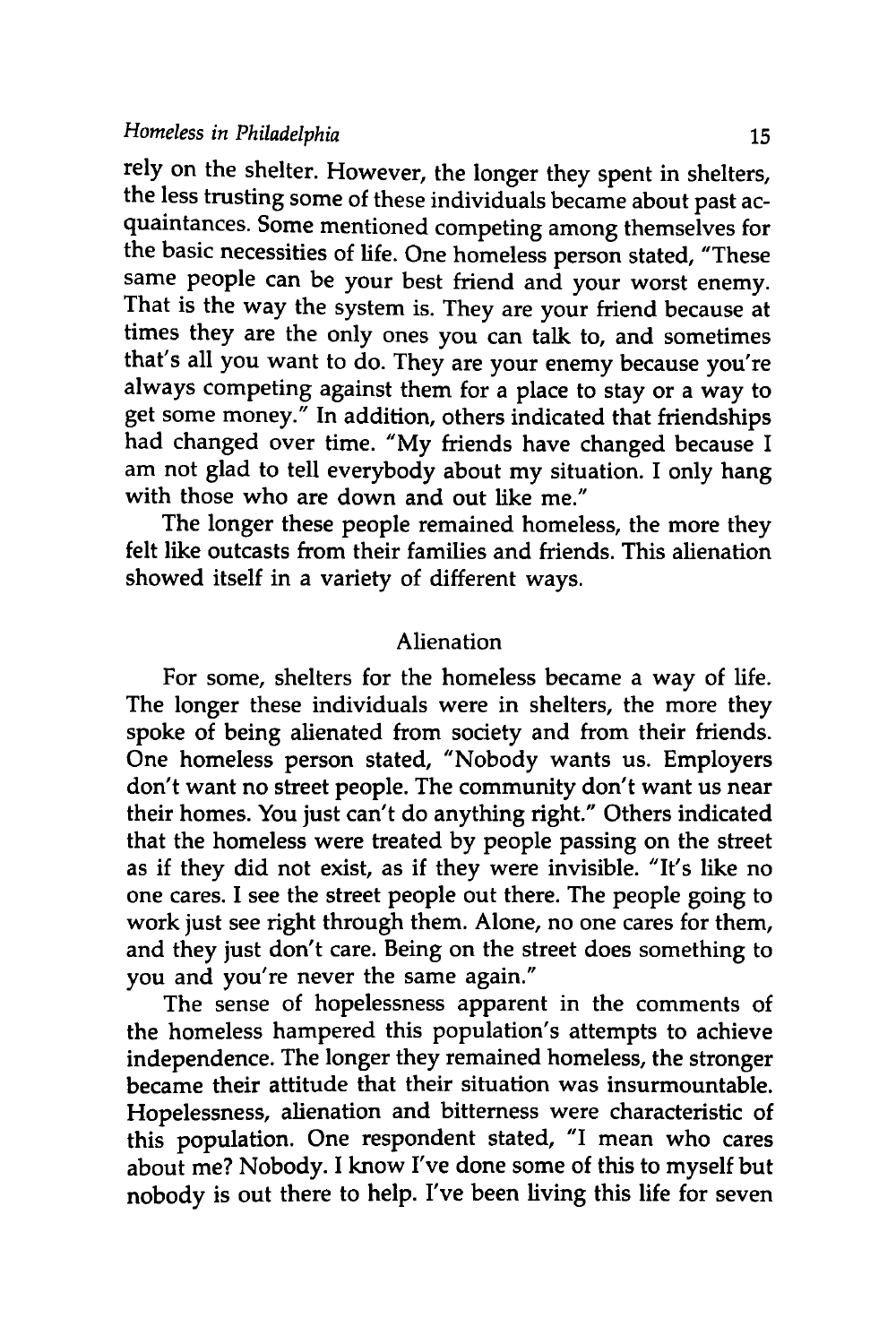months and there are times I feel so lonely, especially right now" (Christmas). In the interviews, it became apparent that the longer this population remained homeless, the more difficult it became for them to have a positive outlook about seeking work and achieving some form of financial independence.

# Employment Opportunities for the Homeless

**All** of those interviewed spoke of a desire to get jobs or to be trained for jobs. However, according to comments made **by** shelter caseworkers and the respondents themselves, all of the **35** interviewed had limited education (less than high school) and minimal skills. Employment for this population was shortterm, erratic, menial and provided minimal wages. Past employment of the interviewees consisted of: short order cook, baker, construction laborer, janitor, kitchen helper, asbestos remover, fast food worker, dishwasher, laborer in a state farm show, migrant worker, security guard, delicatessen kitchen help, and window washer for the City of Philadelphia. Although the respondents expressed a desire for employment instead of welfare or homelessness, their minimal human capital skills restricted the types of jobs they were able to find. In addition, earnings in these jobs were rarely sufficient to elevate them above the poverty rate.

Lack of housing makes it difficult to find employment since many **job** applications require a statement of the applicant's address. Karger and Stoesz, in their book *American Social Welfare Policy: A Structural Approach* **(1990)** point out that present housing policies have reduced the supply of low-income housing while a St. Louis study (Krenger et al, **1987)** indicatethat one of the causes of homelessness is a shortage of low-cost housing. Blau **(1989)** when discussing New Yorks homeless, points out that in the past there has been an emphasis on temporary instead of permanent housing since New York believed that the growth of the homeless would not be long-term.

The mere fact of being homeless makes it more difficult to find employment. In the past, some federal and state administrations have indicated that the employable poor on welfare should be able to find jobs, since a variety of jobs is listed in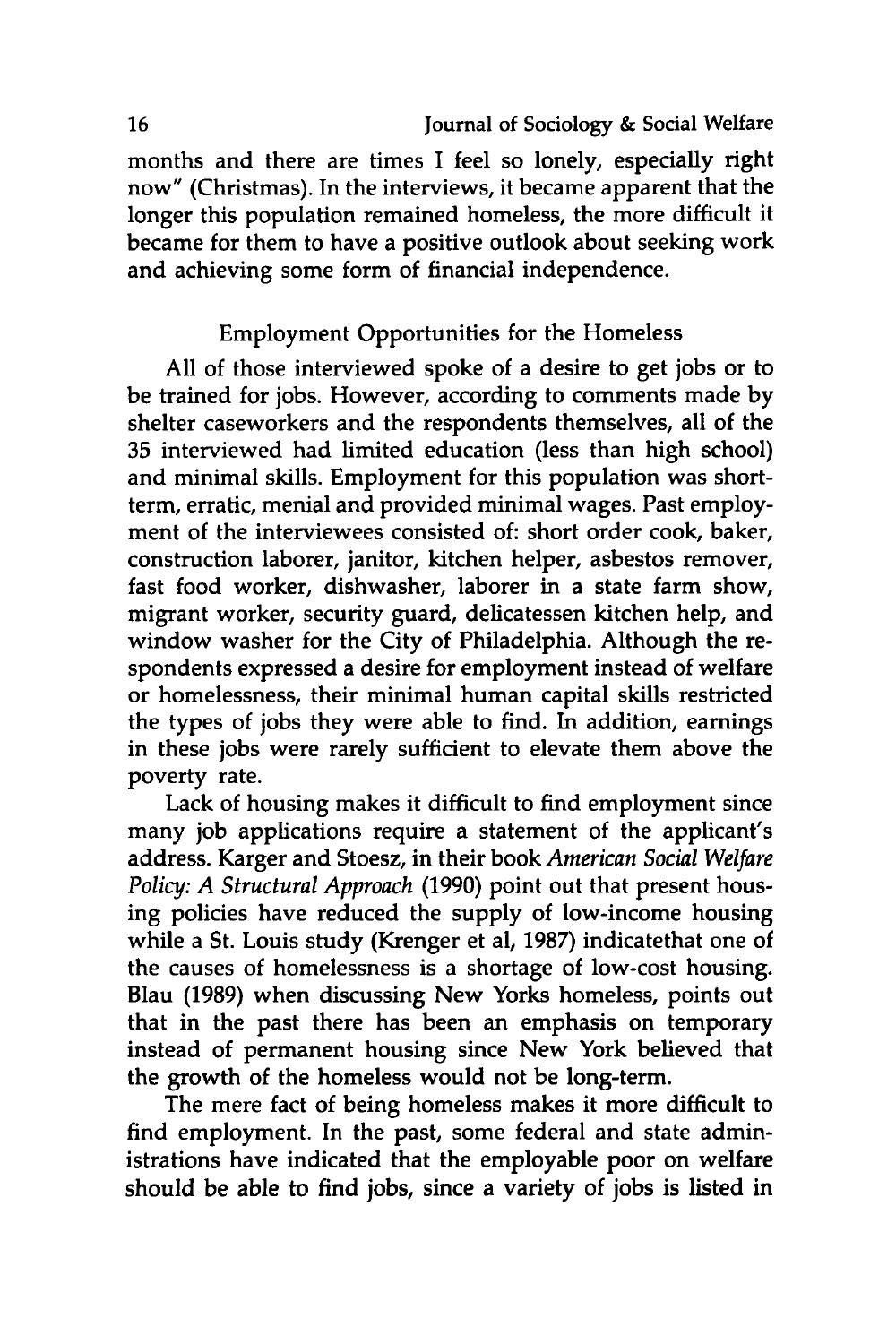the Help-Wanted ads of local newspapers. One homeless person refuted this when he stated, "I sometimes don't know what to do. I look at the Help Wanted ads but don't find anything. If I had a dime for every time I went for a job from a newspaper ad and was told I wasn't skilled enough or that they had hired someone already, I'd be rich." In addition, maintaining a presentable appearance for a job interview is difficult when showers and clean clothes are inaccessible. For a person with no permanent address, job opportunities are limited. As one individual pointed out,  $i\overline{I}$  go to a job and they tell me they will call me. They never call me. I go look for myself. There are no jobs for you and when they ask you your address, if you say this shelter, you're out the door. You're damned if you do and damned if you don't."

Some also commented that the various state-sponsored programs designed to help in looking for work were unable to assist them. "I once tried getting into something called the Public Employment Program, but the man there said I needed to be on welfare. Makes a lot of sense - welfare cuts me off because they tell me I can work. I look for work and I'm told I need welfare to get into the work program. It's crazy." Many clients stated that they received minimal services in the form of employment training or job referrals from the welfare department and the employment service, respectively. This was primarily due to the disparity between the few available jobs and the large employable population.

# Employability

The longer the individual was without work and the longer he or she remained homeless, the more difficult it became to find work. In addition, the longer this population remained homeless, the more at-risk their health became. Twenty-five of the individuals interviewed reported health problems including respiratory infections, pneumonia, skin lesions, lice and depression. These reports were corroborated by information from shelter social workers. This population was discontinued from welfare because they were considered employable. However, the longer they remained homeless and without financial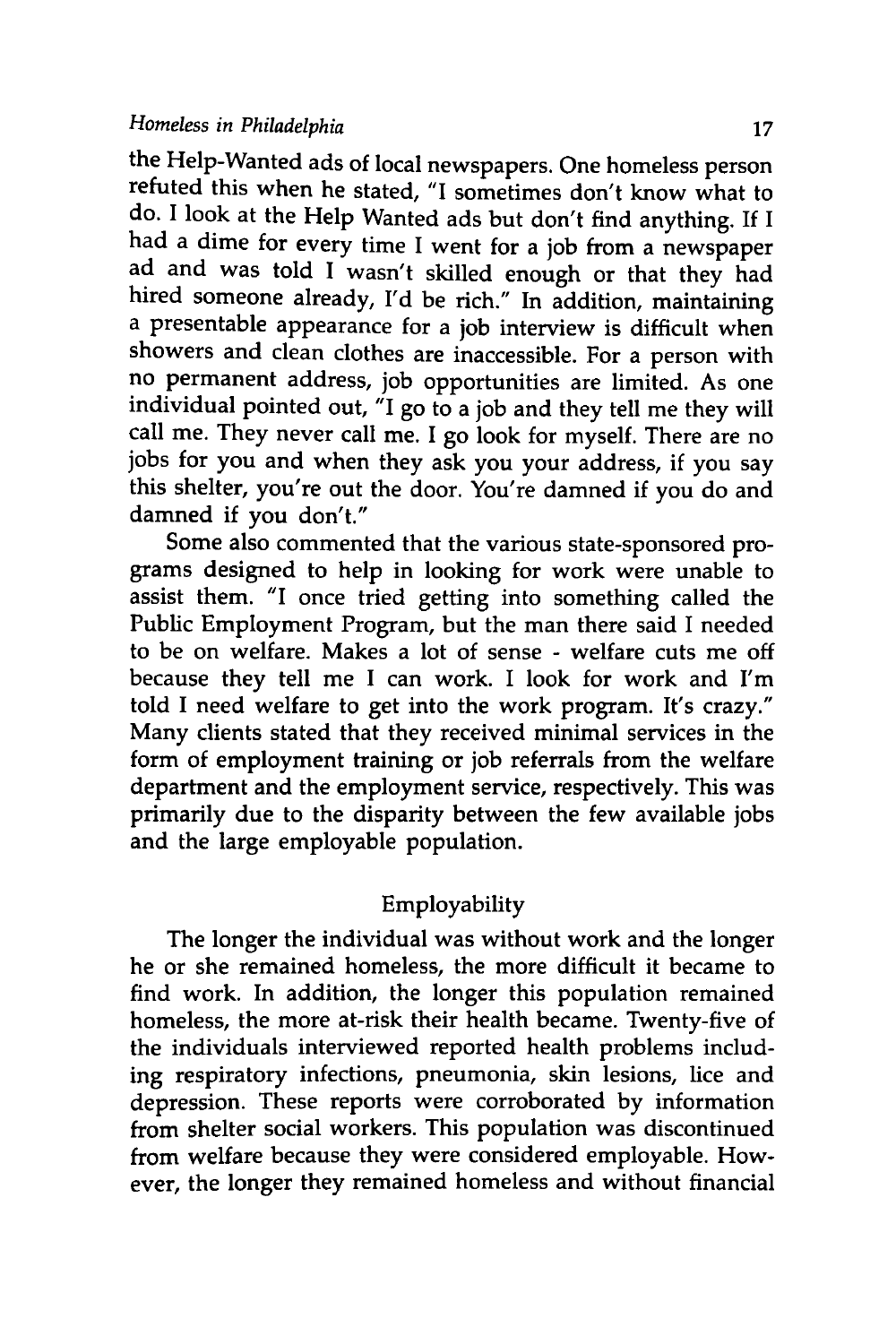supports, the less employable they became. **A** review of the previous themes shows that each had a negative impact on potential independence.

#### Conclusions

The respondents survived **by** begging, part-time work, engaging in illegal activity, selling their blood and selling scrap metals. Housing consisted of vacant buildings and cars, staying with friends and in shelters. The longer the individuals remained homeless, the more time was spent with those in a similar situation. In addition, most of the respondents indicated that the problem of being homeless created a real impediment to finding work. Lack of a permanent address, means of maintaining personal hygiene and transportation combined to limit their employment potential. In addition, the debilitative effects of homelessness had an impact upon their physical and mental health.

During the six months that I spent with these **35** people, they remained without any stable means of support. Many in this group verbalized a sense of hopelessness and some felt overwhelmed, confused, angry, and inferior. They often indicated that they could rely on no one and that the longer they remained homeless, the deeper their sense of alienation became. It became apparent during these interviews that most of the subjects had developed a cynicism as a result of their inability to achieve some form of independence.

A review of the comments made **by** the interviewees reveals that the longer they were without support; the more likely it became that they would develop relationships with others who were in a similar state. During the initial stages of discontinuance from cash assistance, individuals would rely on family members and close friends. However, the longer this population remained homeless and without financial support, the more they depended on shelters for survival and the less time they spent with relatives.

Based on the comments made **by** the respondents, it appears that long-term homelessness may have a negative impact on the psychological and physical well-being of some of the discontinued clients, thus diminishing their employability. The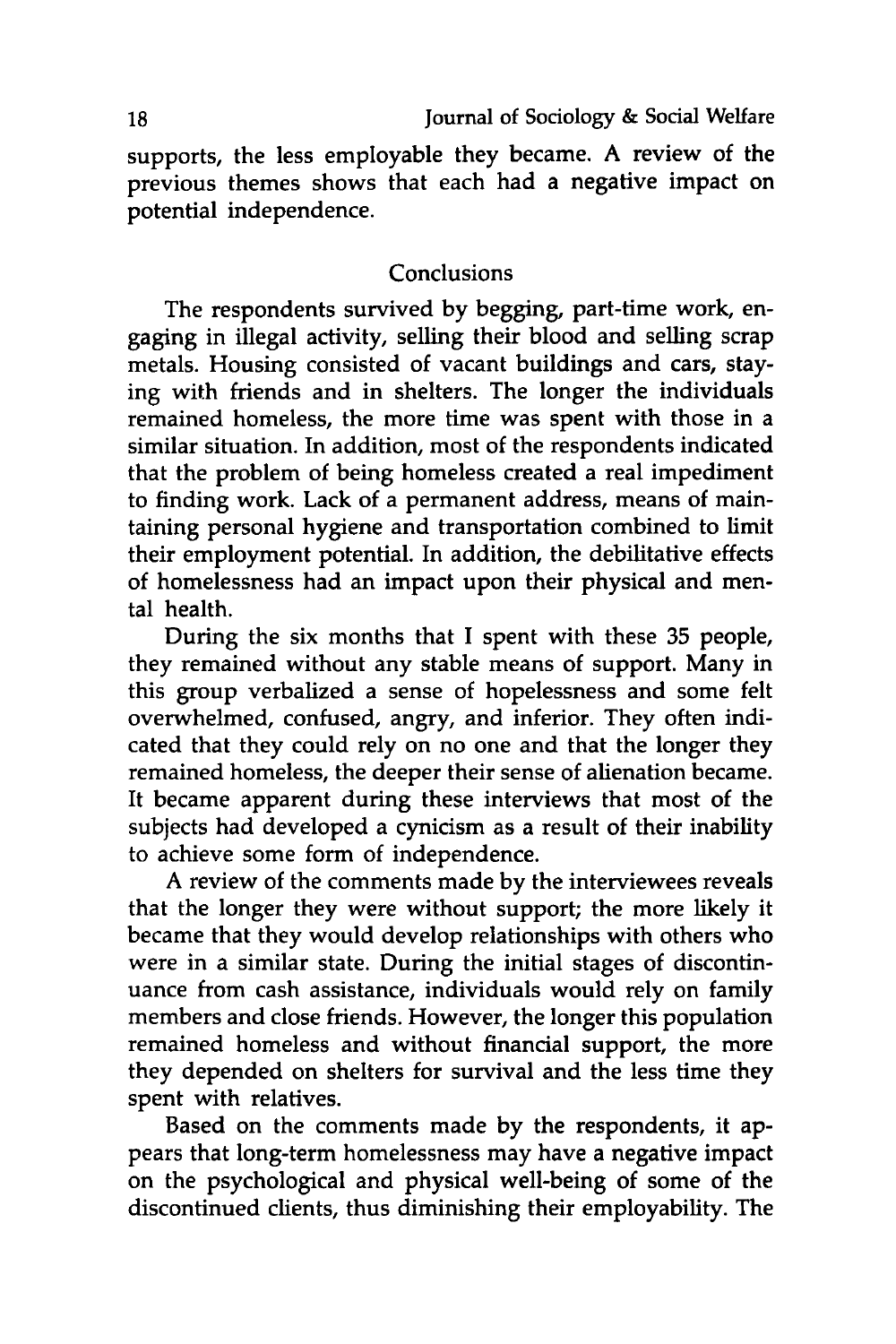discontinuance of welfare appears to be one of the contributing factors in the downward spiral of homelessness. Other factors include education, employment, health and housing limitations.

It is hypothesized that as a result of the hardships of homelessness, some would not be considered employable if they were to reapply for welfare. In addition, it is anticipated that there will be a greater need for services stemming from the adversities experienced **by** those who become homeless following discontinuance of General Assistance. As a result of the findings of this study, one may question whether Pennsylvania will actually save money in the long run, considering the additional demands placed on state-funded private agencies and shelters for this segment of the population. Furthermore, this study shows that, for some, the impact of Pennsylvania's welfare reform policy may serve to reinforce a state of poverty rather than bring people out of it.

The policy implications of these findings indicate that a quick fix approach that discontinues populations from welfare may have long-term negative effects **by** increasing the homeless population and, in some instances, contributing towards additional financial hardship on family members. There is a need to rethink the current emphasis of returning welfare recipients to a **job** market without increasing the availability of jobs. For the population studied, lack of jobs, and inadequate support services hampered their abilities to become truly independent. It is hoped that planners and policy makers will use the concerns expressed **by** this population as a beginning point in preparing to plan and refine their welfare reform strategies.

#### References

- Advocacy Committee for Emergency Services. **(1983)** *A Study of the Welfare Reform Act of 1982.* Philadelphia, PA: The Advocacy Committee for Emergency Services.
- Bakke, E.W. (1940). *Citizens Without Work.* New Haven, Connecticut: Yale University Press.
- Blau, **J. (1989).** "The Limits of the Welfare State: New York City's Response to Homelessness." *The Journal of Sociology and Social Welfare.* XVI **(1), 81.**

Chaiklin, H. **(1985).** *Report on the Homeless.* Baltimore, Maryland: The University of Maryland School of Social Work and Community Planning.

Commonwealth of Pennsylvania. **(1982).** Welfare *Reform and Jobs Development:*